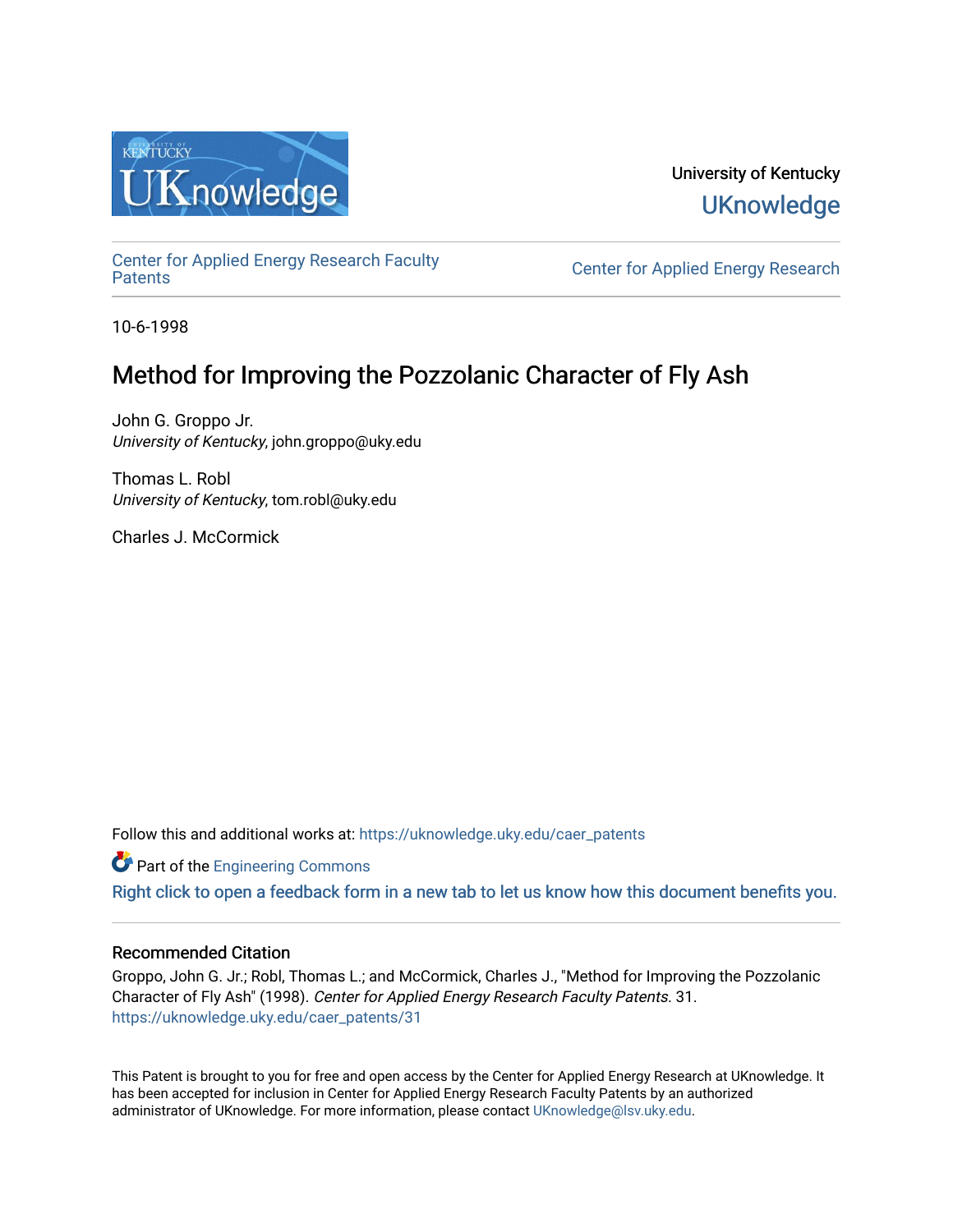

# United States Patent  $_{[19]}$  [11] Patent Number: 5,817,230

## [54] METHOD FOR IMPROVING THE POZZOLANIC CHARACTER OF FLY ASH

- [75] Inventors: John G. Groppo, Jr., Wilmore; Thomas L. Robl, Lexington, both of Ky.; Charles J. McCormick, Atlanta, Ga.
- $[73]$  Assignee: University of Kentucky Research  $[73]$   $4,686,031$   $8/198/$  Lisowyj et al. . Foundation, Lexington, Ky.
- 
- [21] Appl. No.: **921,296**<br>[22] Filed: **Aug. 29, 1997**
- [22] Filed: Aug. 29, 1997 5,456,363 10/1995 Groppo et a1. . 5,535,892 7/1996 Moorhead et a1. . [51] Int. Cl.6 ............................... .. B03B 9/04; B03B 7/00
- 
- 106/705
- [58] Field Of Search ............................. .. 209/121, 13, 17, [57] ABSTRACT

| 1,984,386 | 12/1934 | Tschudy.             |
|-----------|---------|----------------------|
| 2,431,560 |         | $11/1947$ Humphreys. |
| 2,835,387 |         | 5/1958 Fontein.      |
| 3,794,250 |         | 2/1974 Brewer.       |
| 3.908.912 |         | 9/1975 Irons et al   |

US005817230A

# Groppo, Jr. et al. [45] Date of Patent: Oct. 6, 1998

| <b>FOR IMPROVING THE</b>                  | 4,121,945 | 10/1978 Hurst.  |                          |
|-------------------------------------------|-----------|-----------------|--------------------------|
| NIC CHARACTER OF FLY ASH                  | 4,323,449 |                 | $4/1982$ Pelletier.      |
|                                           | 4.388.181 |                 | $6/1983$ Rainis et al.   |
| John G. Groppo, Jr., Wilmore;             | 4.392.981 |                 | $7/1983$ Corbeels.       |
| <b>Thomas L. Robl, Lexington, both of</b> | 4,412,839 | 11/1983 Taylor. |                          |
| Ky.; Charles J. McCormick, Atlanta,       | 4,426,282 |                 | $1/1984$ Aunsholt.       |
|                                           | 4.652.433 |                 | $3/1987$ Ashworth et al  |
| Ga.                                       | 4,669,397 |                 | $6/1987$ Galgana et al   |
|                                           | 4,686,031 |                 | $8/1987$ Lisowyj et al   |
| University of Kentucky Research           | 4,883,586 |                 | 11/1989 Bierman et al. . |
| Foundation, Lexington, Ky.                | 4.961.843 | 10/1990 Lewis.  |                          |
|                                           | 5,047,145 |                 | $9/1991$ Hwang.          |
| 921,296                                   | 5,227,047 |                 | $7/1993$ Hwang.          |
|                                           | 5,452,805 |                 | 9/1995 Robertson et al   |
| Aug. 29, 1997                             | 5,456,363 |                 | 10/1995 Groppo et al. .  |
|                                           | 5,535,892 |                 | 7/1996 Moorhead et al    |

[52] US. Cl. ......................... .. 209/166; 209/121; 209/13; Primary Exgminer—ThQmas M\_ LithgOW Attorney, Agent, or Firm-King and Schickli

A method for improving the pozzolanic character of fly ash [56] **References Cited** includes the steps of first hydraulically classifying and then<br> **References Cited includes** the seconding the fluxely is reduced and then until then flotation separating the fly ash in order to reduce particle size U.S. PATENT DOCUMENTS distribution and remove carbon. The method also includes the steps of spiral concentrating separated coarse particles to recover iron, pyrite and marcasite and screening the fly ash to remove ultra-light carbon and plant debris.

# 6 Claims, 3 Drawing Sheets

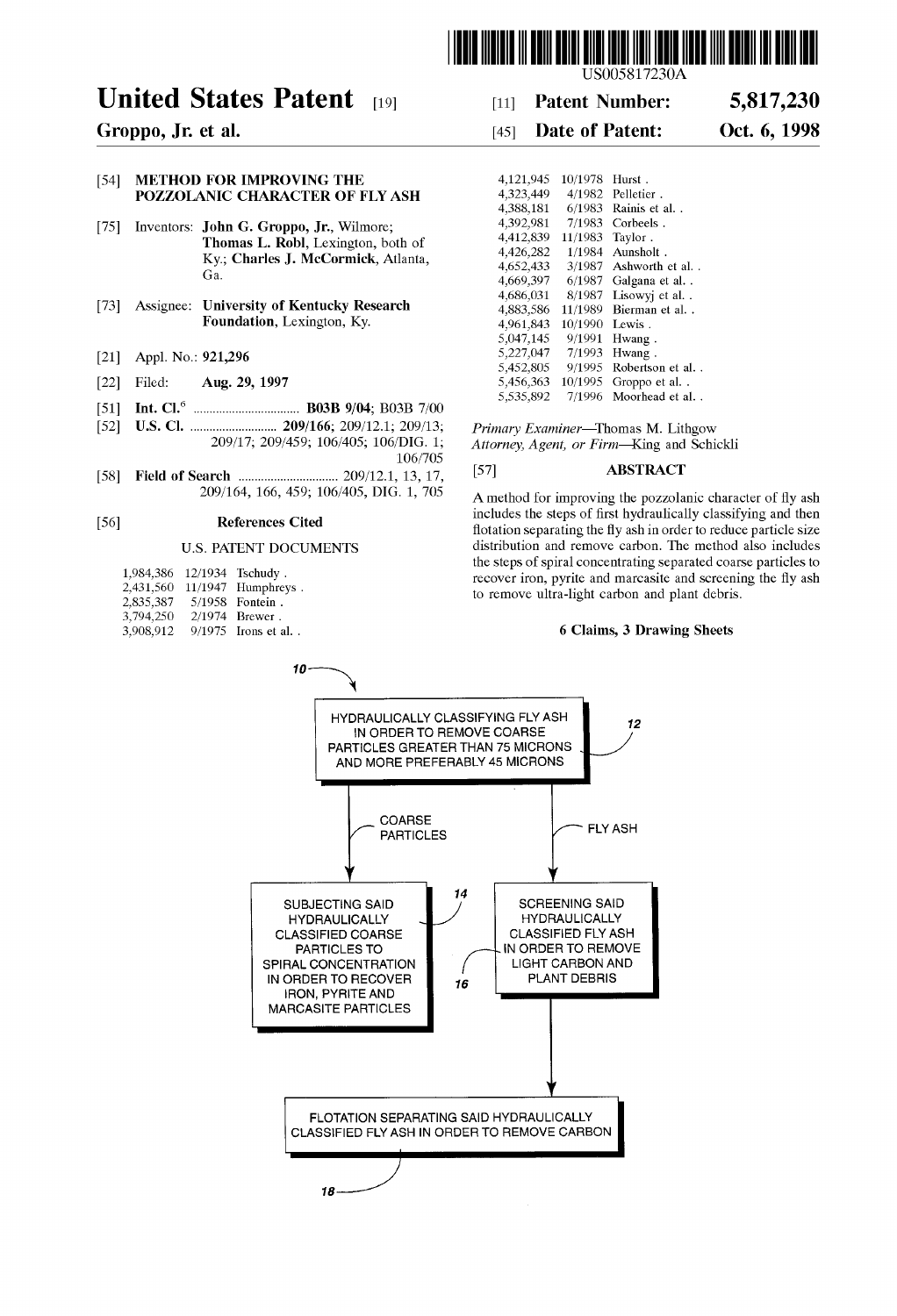

Fig. 1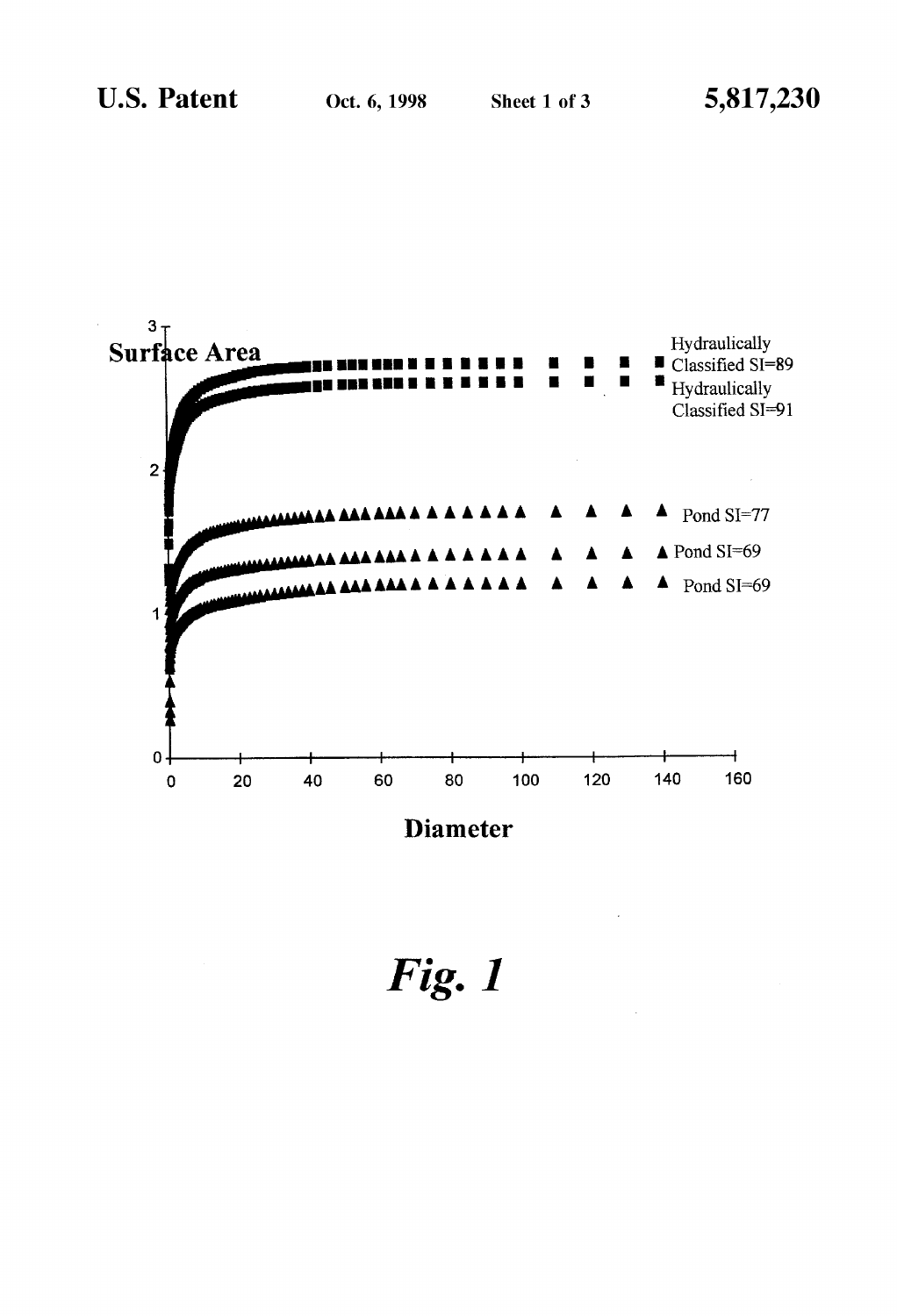

Fig. 2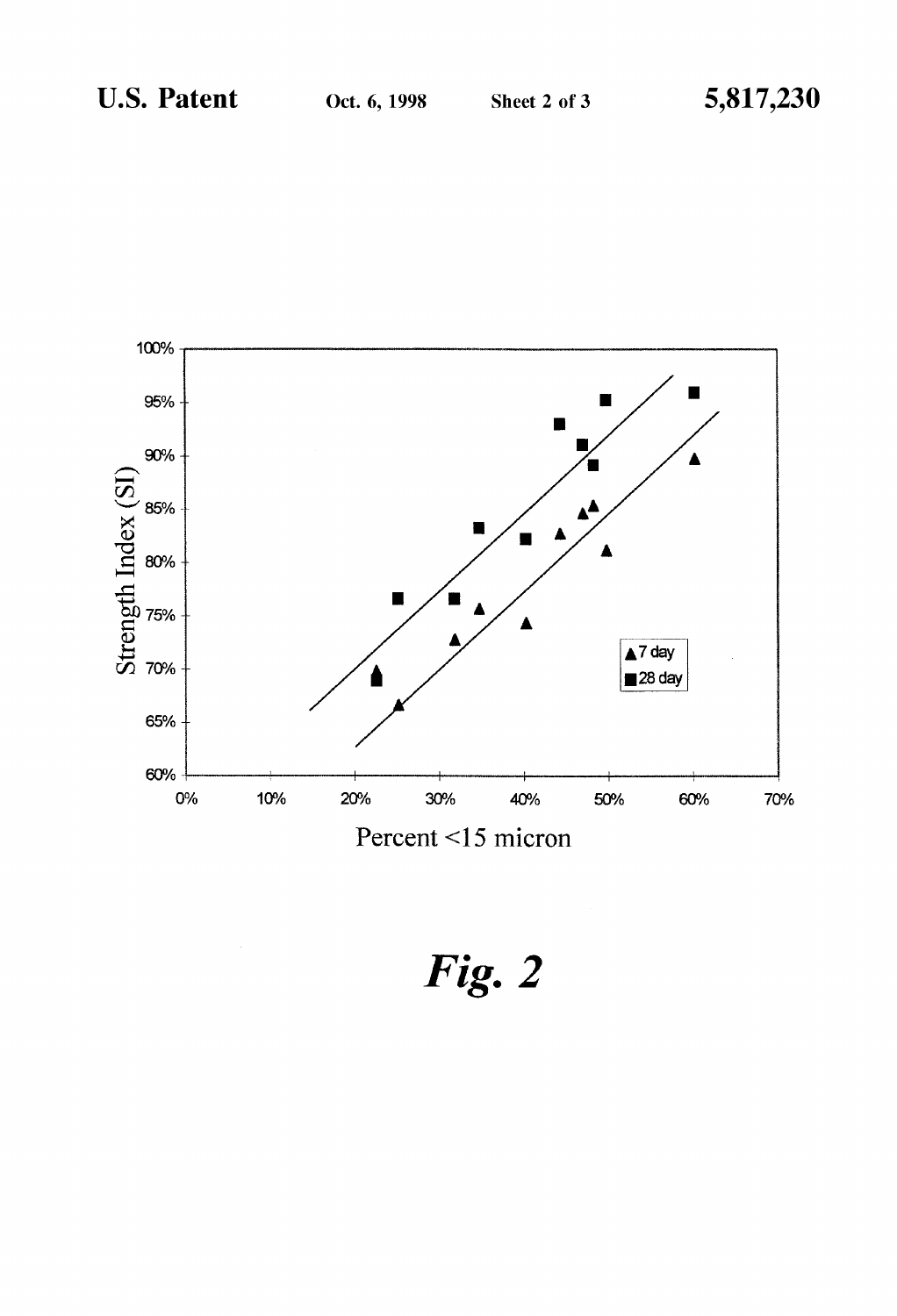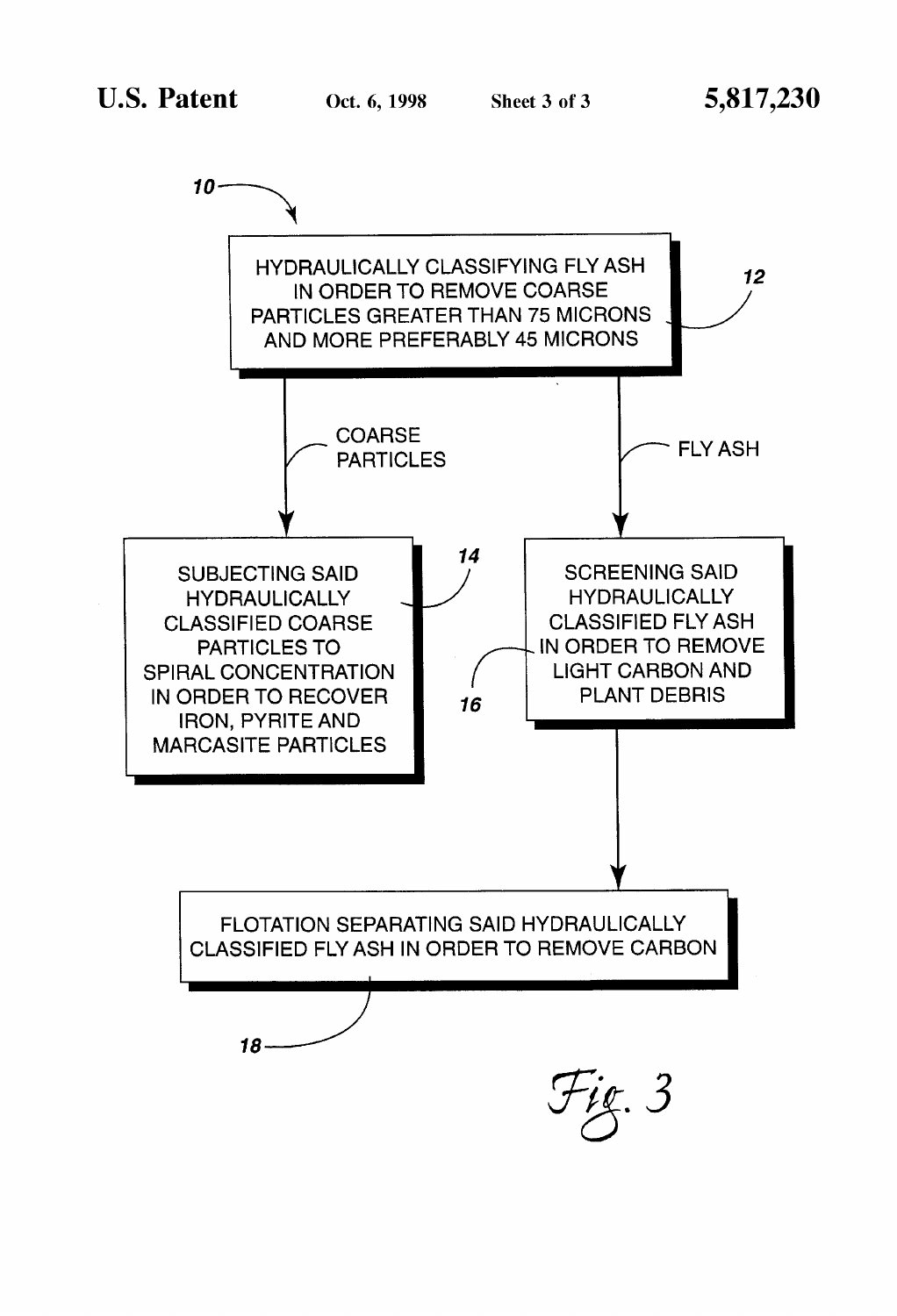25

30

35

40

60

# METHOD FOR IMPROVING THE POZZOLANIC CHARACTER OF FLY ASH

### TECHNICAL FIELD

The present invention relates generally to a method of improving the pozzolanic character of fly ash so that it may be utilized as a more effective pozzolanic admix in concrete.

# BACKGROUND OF THE INVENTION

It is well known in the art that the beneficiation of fly ash is frequently required in order to meet end use specifications as prescribed in ASTM procedures C-618, entitled "Stan dard Specifications for Fly Ash or Calcined Natural Pozzolan for use as a Mineral Admixture in Portland Cement  $_{15}$ Concrete". Specification C-618 sets three critical criteria that must be met before fly ash may be utilized as an admix in concrete. These are loss on ignition, fineness and strength.

The total maximum loss on ignition (LOI) that is allowed is 6%. Almost all LOI is attributable to unburned carbon in 20 the fly ash. This carbon absorbs air entrainment admixtures and must be limited. The problem with high LOI fly ash will increase in the future since low  $NO<sub>x</sub>$ . producing burners now favored by power production facilities encourage carbon carryover into the ash.

With respect to fineness, the C-618 specifies that no more than  $34\%$  of the fly ash may be retained by a  $325$  mesh (45)  $\mu$ m) screen.

Finally, a mineral strength index (SI) of 75% is also required. The strength index is the ratio of the compressive strength of a standard block made from a standard mix of cement that does not use fly ash to the compressive strength of a block made with 20% fly ash in replacement for part of the cement. The SI is measured at 7 days and if not passed, again at 28 days. If the SI is not met at 28 days, the material fails.

The fineness and strength criteria are important, related parameters. This is particularly true since small particles are more reactive.

In the manner of explanation, the role of pozzolan in portland cement concrete is to react With excess portlandite  $(Ca(OH<sub>2</sub>))$  to form cementitious calcium alumino silicates. In doing so the poZZolan improves the strength of the concrete over the longer turn, shrinks pores and makes  $Ca(OH)_{2}$  unavailable for deleterious reactions involving sulfate, chloride and carbonate ions.

Specifically, the glassy portion of the fly ash does not begin to dissolve until the pH in the cement paste builds to high levels, generally 12.5 or above. The products of the  $50$ dissolution of the fly ash then react with portlandite to form calcium alumino silicates. The products of the reaction do not migrate far since they generally nucleate on the pozzolan surfaces or in the nearby interstices. Accordingly, the surface area of the pozzolan exerts overall control on the rate of  $55$ reaction and indirectly on the strength index. This is illus trated in FIG. 1 Which plots the cumulative surface area of some fly ash samples from ponds verses particle size. Further, it has been determined that for most fly ashes  $95%$ or more of the surface is found in particles smaller than 15  $\mu$ m. Both pozzolan surface area and the percent of particles less than  $15 \mu m$  are strongly correlated with the strength index (note FIG. 2).

From the above, it should be appreciated that it is gen erally necessary to remove carbon and reduce the mean 65 particle size in order to provide a fly ash material that is truly useful as a pozzolanic admixture in portland cement con-

 $_{10}$  material is then ground and fed to a froth flotation unit crete. One state of the art procedure for processing fly ash is disclosed in U.S. Pat. No. 4,652,433 to Ashworth et al. In this prior art procedure the fly ash is first screened and the dry +200 mesh carbon enriched ash fraction is then fed to a separation unit for wet mixing followed by gravity separation. Specifically, water and a surfactant are added to the fly ash and then the resulting slurry is allowed to settle. Cenospheres float to the surface of the separator and are skimmed off While the carbon-containing material settles. The settled whereby the carbon and fly ash are separated and the carbon is recovered. Next the relatively carbon free fly ash is subjected to dry magnetic separation in order to remove iron-containing particles.

While such a state of the art procedure is effective in enhancing the pozzolatic qualities of the fly ash for subsequent use in portland cement concrete, the procedure has a number of shortcomings. First, it should be appreciated that the fine screens necessary for completion of the screening step Wear out quickly. Accordingly, this is a high mainte nance procedure requiring costly equipment replacement and significant processing down time. Additionally, the magnetic separation step also requires the use of relatively capital intensive equipment With relatively high operating costs that also require significant maintenance due to the adverse conditions of the Work environment. Accordingly, a need is identified for an improved method or procedure for improving the pozzolanic character of fly ash so that it is a commercially useful product as an admixture for portland cement concrete.

### SUMMARY OF THE INVENTION

Accordingly, it is a primary object of the present invention to provide a simple, cost-effective means of processing fly ash for subsequent use as a pozzolanic admixture material overcoming the above-described limitations and disadvan tages of the prior art.

Another object of the present invention is to provide a method for efficiently removing coarse particles and carbon from fly ash whereby the mean particle size and carbon content of the fly ash are reduced and the resulting pozzolanic character of the fly ash is enhanced.

 $_{45}$  marcasite as well as carbon from fly ash so that any fly ash, Still another object of the present invention is to provide a means for removing coarse particles, iron, pyrite and including those that do not initially meet either strength or size criteria may be cost effectively processed into a marketable high quality pozzolan that exceeds minimum ASTM criteria.

Additional objects, advantages and other novel features of the invention Will be set forth in part in the description that folloWs and in part Will become apparent to those skilled in the art upon examination of the folloWing or may be learned with the practice of the invention. The objects and advantages of the invention may be realized and obtained by means of the instrumentalities and combinations particularly pointed out in the appended claims.

To achieve the foregoing and other objects, and in accor dance With the purposes of the present invention as described herein, an improved method is provided for improving the pozzolanic character of fly ash. The method comprises the step of hydraulically classifying the fly ash in order to substantially remove all the coarse carbon particles greater than approximately 75 microns and more preferably 45 microns and flotation separating the resulting fly ash after hydraulic classification in order to remove any remaining carbon.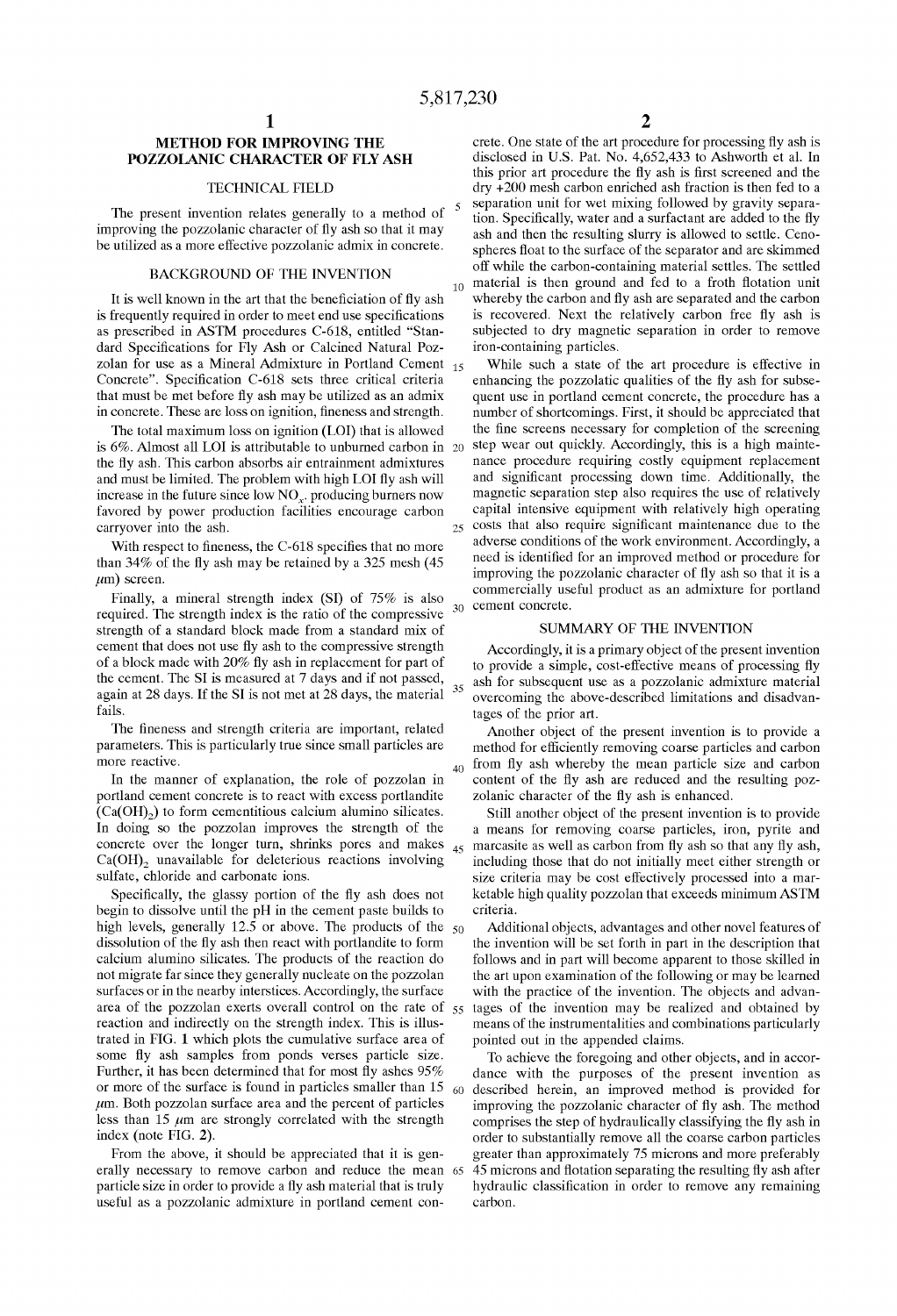15

20

25

35

60

In accordance With yet another aspect of the present invention, the method includes the removing of light carbon and plant debris carryover following hydraulic classification. This is done utilizing a high capacity screen.

Still further, the method includes the recovering of iron, pyrite and marcasite particles by means of spiral classifiers. Advantageously, this allows iron, pyrite and marcasite particle removable Without the necessity of utiliZing magnetic separation equipment and, accordingly, the separation is requiring less maintenance and system doWn time.

Still other objects of the present invention Will become apparent to those skilled in this art from the following description Wherein there is shoWn and described a preferred embodiment of this invention, simply by Way of illustration of one of the modes best suited to carry out the invention. As it will be realized, the invention is capable of other different embodiments and its several details are capable of modification in various, obvious aspects all Without departing from the invention. Accordingly, the draWings and descriptions will be regarded as illustrative in nature and not as restrictive.

## BRIEF DESCRIPTION OF THE DRAWING

The accompanying drawing incorporated in and forming a part of the specification, illustrates several aspects of the present invention and together With the description serves to explain the principles of the invention. In the drawing:

FIG. 1 is a graphical representation plotting fly ash  $30$ particle size in  $\mu$ m versus area in  $\mu$ m<sup>2</sup>/ $\mu$ m<sup>3</sup> for pond and hydraulically classified fly ash;

FIG. 2 is a graphical representation plotting the percent age of particles smaller than 15  $\mu$ m verses 7 and 28 day SI for fly ash samples; and

FIG. 3 is a block diagram illustrating the steps of the present invention.

Reference Will noW be made in detail to the present preferred embodiment of the invention, an example of which  $_{40}$ is illustrated in the accompanying drawing.

# DETAILED DESCRIPTION OF THE INVENTION

Reference is now made to FIG.  $3$  which is a schematic  $_{45}$ block diagram illustrating the method 10 of the present invention for improving the pozzolanic character of fly ash. Advantageously, the present method may be utilized to efficiently and effectively produce a high quality pozzolan from any class F fly ash whether that fly ash is ponded, land  $\zeta_0$ filled or dry. Of course, the ability to process ponded material allows pozzolanic production to be controlled by normal market demand rather than by the rate of power generation as it is at the present. This represents a major advantage to the present process. Additionally, the resulting 55 enhanced pozzolan has the capacity to command a higher price in the cement admixture market thereby significantly improving the economics of not only fly ash processing by means of the present invention but also overall power generation by the utility companies.

The first step  $12$  of the present method is hydraulically classifying the fly ash in order to remove coarse particles greater than 75 microns and more preferably greater than 45 microns. An apparatus and method for hydraulic classification is generally disclosed and described in US. Pat. No. 65 4,961,843 to LeWis, the full disclosure of Which is incorpo rated herein by reference. Specifically, dry, land filled or

ponded fly ash is conveyed or pumped to a mixing vessel including an agitator and a Water supply pipe. There a slurry of raw fly ash and water is prepared having a weight ratio of water to fly ash of between  $5.0-30.0$ . The resulting slurry is then processed in a hydraulic classifier in the manner described in US. Pat. No. 4,961,843 to LeWis.

completed with simple, less capital intensive equipment  $10$  Hydraulic classification equipment also functions over a Advantageously, hydraulic classification is far more efficient than presently utilized screening operations such as described in U.S. Pat. No. 4,652,433 to Ashworth et al. significantly longer service life with far less maintenance then fine screens which are prone to rapid wear and require periodic replacement at a cost of significant downtime. Further, hydraulic classification is capable of classifying at much finer sizes than conventional screening equipment. As a result, the surface area of the resulting processed fly ash is increased and, therefore, the resulting fly ash produces a concrete of improved SI. This is illustrated in FIG. 1 and Table 1 which compares the strength data from fly ash which was subjected to hydraulic classification before processing by froth flotation with fly ash that was not. Clearly, hydraulic classification greatly improves both the 7 day and 28 day strength of material. The hydraulic classification is very efficient and effectively removes substantially all of the coarse particles including a significant percentage of the overall total of iron, pyrite and marcasite containing par ticles as Well as the coarse carbon particles.

TABLE 1

|         |          | Comparison of SI for fly ash beneficiation by froth<br>flotation with and without hydraulic classification.<br>All samples pass ASTM C-618 LOI and fineness criteria. |                |
|---------|----------|-----------------------------------------------------------------------------------------------------------------------------------------------------------------------|----------------|
|         | 7 day SI | 28 day SI                                                                                                                                                             | $% < 15 \mu m$ |
|         |          | Flotation Without Classification                                                                                                                                      |                |
| $A-SC$  | 69.8%    | 68.9%                                                                                                                                                                 | 23%            |
| B-SC    | 66.7     | 76.6%                                                                                                                                                                 | 25%            |
| $C$ -EK | 75.7%    | 83.3%                                                                                                                                                                 | 35%            |
|         |          | Flotation With Hydraulic Classification                                                                                                                               |                |
| $A-SC$  | 85.4%    | 89.2%                                                                                                                                                                 | 48%            |
| B-SC    | 84.7%    | 91.1%                                                                                                                                                                 | 47%            |
| C-EK    | 89.8%    | 95.9%                                                                                                                                                                 | 60%            |

\*NOTE: Strength Activity Index Minimum as per ASTM C-618 is 75%

Next is the step 14 of subjecting the coarse particles previously separated from the fly ash to spiral concentration. This is done in order to recover substantially all the iron, pyrite and marcasite particles. Specifically, the coarse particles recovered from the hydraulic classifier are charged into a spiral classifier such as described in, for example, U.S. Pat. Nos. 2,431,560 to Humphreys and 5,452,805 to Rob ertson et al. The full disclosure in these patents is incorpo rated herein by reference.

Advantageously, by the combined efforts of hydraulic classification and spiral concentration, substantially all the iron, pyrite and marcasite containing particles are removed from the fly ash and recovered. This is done without utilizing magnetic field generation equipment which is generally characterized by relatively high initial capital investment and high operating costs.

After subjecting the fly ash to spiral concentration there follows the screening  $16$  of the fine particles of hydraulically classified fly ash in order to remove ultra-light carbon and vegetative plant debris carried over from the classifier. Removal of these materials not only reduces the LOI but also again enhances the fineness and SI of the resulting fly